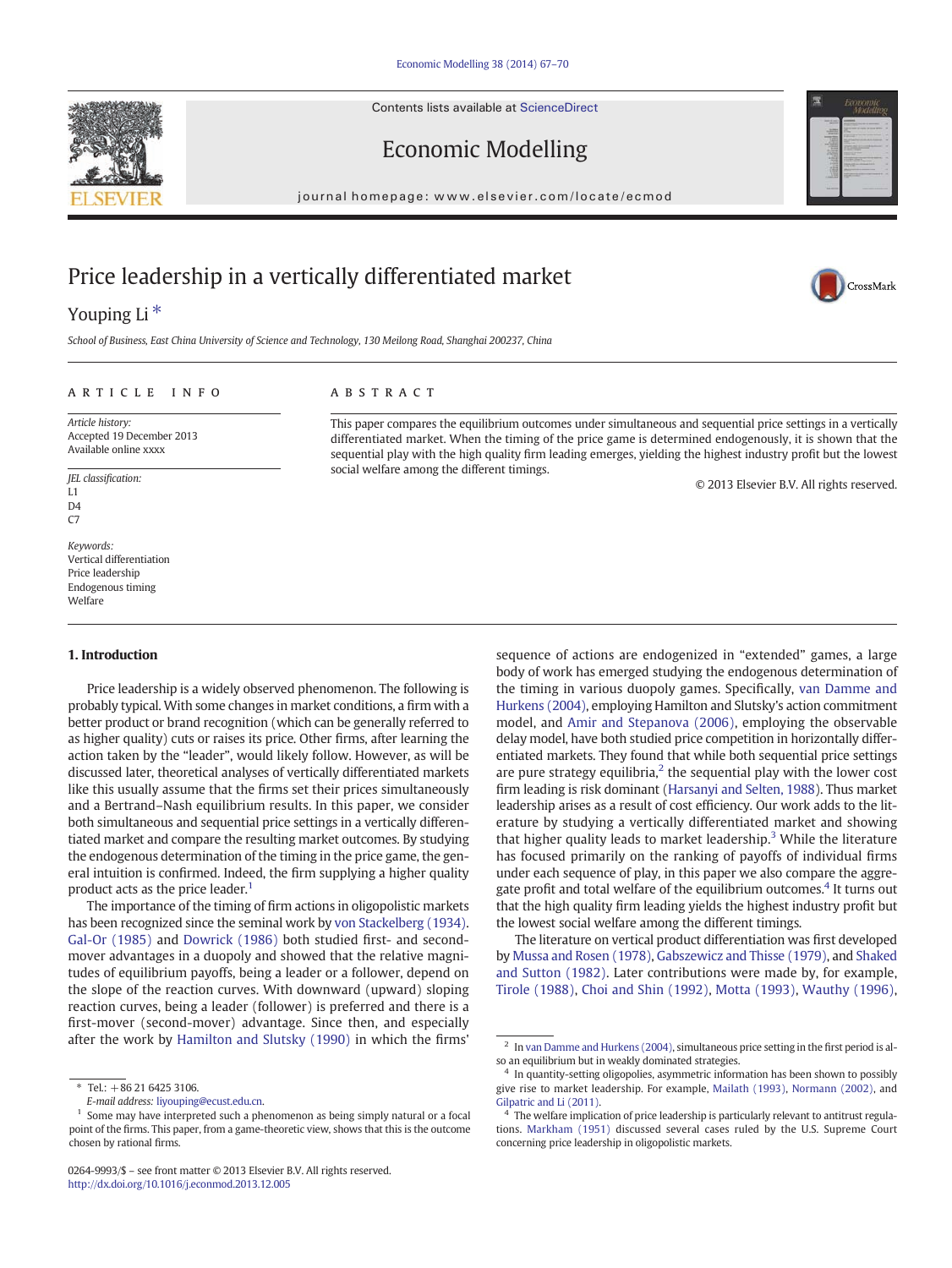Aoki and Prusa (1997), Lehmann-Grube (1997), Zhou et al. (2002), Toshimitsu (2003), Toshimitsu and Jinji (2007), and Boccard and Wauthy (2010). But a common assumption has been that the price game between a high quality firm and a low quality firm is played simultaneously. To our knowledge, the only paper that considered sequential price setting in a vertically differentiated market is Lambertini (1996), in which the firms choose their roles both in the quality stage and in the price stage at the beginning of the game. It was shown that when the market is not fully covered (i.e., some consumers purchase the product while others do not), the mostly commonly used model of vertically differentiated markets, firms play simultaneously in both stages so price leadership does not arise. A major difference of our model is that the choice of the timing in the price game is made after the qualities of the firms' products are determined. Specifically, in our model the qualities are modeled as exogenous.<sup>5</sup> This setup is consistent with the literature on endogenous timing and captures the fact that many price settings are only temporary responses to short-term market fluctuations whereas technological investments to improve quality are usually made in a long time horizon. Besides, we follow the recent development in the endogenous timing literature and make the equilibrium selection based on the criterion of risk dominance when multiple equilibria exist. We are able to conclude that the rather intuitive outcome, sequential price setting with the high quality firm leading, emerges endogenously.

The remainder of the paper is organized as follows. In Section 2, the model is set up and the equilibrium outcomes under each sequence of price settings are derived and compared. In Section 3, the extended game with observable delay of Hamilton and Slutsky (1990) is employed to endogenously determine the timing of the price game. Section 4 concludes the paper.

### 2. Model setup

Consider a vertically differentiated market in which two firms, 1 and 2, supply a product that differs only in one characteristic called quality. Firm 1 is the high quality firm whose product has quality level  $s_1$  and Firm 2 is the low quality firm whose product has quality level  $s_2$ ,  $s_1 > s_2 > 0$ . They have zero production cost and compete in price. Denote the price that Firm *i* charges for its product by  $p_i$ ,  $i = 1,2$ . There exists a continuum of consumers who differ in their taste for quality, indexed by  $\theta$ , with  $\theta$  being uniformly distributed on [0,1].<sup>6</sup> Consumers either purchase one unit of the product or none. The utility from consuming the product is dependent on both one's type of taste and the quality of the product. For a consumer with taste parameter  $\theta$ , her utility can be represented by

$$
U(\theta, v_i, p_i) = \begin{cases} \theta s_i - p_i & \text{if she purchases the product from Firm } i, \\ 0 & \text{if she does not make a purchase.} \end{cases}
$$

Define two cutoff levels of the taste parameter,  $\theta_1$  and  $\theta_2$ , as

$$
\theta_1 s_1 - p_1 = \theta_1 s_2 - p_2,\tag{1}
$$

$$
\theta_2 s_2 - p_2 = 0. \tag{2}
$$

Consumers with a taste parameter  $\theta \in [\theta_1,1]$  buy the high quality product, consumers with a taste parameter  $\theta \in [\theta_2, \theta_1)$  buy the low quality product, and consumers with a taste parameter  $\theta \in [0, \theta_2)$  buy neither. Given the prices, the firms' demands are then represented by:

$$
q_1 = 1 - (p_1 - p_2)/(s_1 - s_2),\tag{3}
$$

$$
q_2 = (p_1 - p_2)/(s_1 - s_2) - p_2/s_2.
$$
\n<sup>(4)</sup>

Using superscript N to denote the simultaneous play, L to denote the leader and F to denote the follower, the equilibrium prices and quantities under each sequence of play (simultaneous price settings, sequential price settings with Firm 1 being the leader, and sequential price settings with Firm 2 being the leader) are shown below:

$$
p_1^N = \frac{2s_1}{4s_1 - s_2}(s_1 - s_2), \quad q_1^N = \frac{2s_1}{4s_1 - s_2}, \quad \pi_1^N = \frac{4s_1^2}{(4s_1 - s_2)^2}(s_1 - s_2);
$$
  
\n
$$
p_2^N = \frac{s_2}{4s_1 - s_2}(s_1 - s_2), \quad q_2^N = \frac{s_1}{4s_1 - s_2}, \quad \pi_2^N = \frac{s_1 s_2}{(4s_1 - s_2)^2}(s_1 - s_2).
$$
\n(5)

$$
p_1^L = \frac{s_1}{2s_1 - s_2}(s_1 - s_2), \qquad q_1^L = \frac{1}{2}, \qquad \pi_1^L = \frac{s_1}{2(2s_1 - s_2)}(s_1 - s_2);
$$
  
\n
$$
p_2^F = \frac{s_2}{2(2s_1 - s_2)}(s_1 - s_2), \quad q_2^F = \frac{s_1}{2(2s_1 - s_2)}, \quad \pi_2^F = \frac{s_1 s_2}{4(2s_1 - s_2)^2}(s_1 - s_2).
$$
  
\n(6)

$$
p_1^F = \frac{4s_1 - s_2}{4(2s_1 - s_2)} (s_1 - s_2), \quad q_1^F = \frac{4s_1 - s_2}{4(2s_1 - s_2)}, \quad \pi_1^F = \frac{(4s_1 - s_2)^2}{16(2s_1 - s_2)^2} (s_1 - s_2);
$$
  
\n
$$
p_2^L = \frac{s_2}{2(2s_1 - s_2)} (s_1 - s_2), \quad q_2^L = \frac{1}{4}, \qquad \pi_2^L = \frac{s_2}{8(2s_1 - s_2)} (s_1 - s_2).
$$
  
\n(7)

Comparisons of the equilibrium outcomes for each firm are summarized as follows.

### Observation 1.

(i) 
$$
p_1^L > p_1^F > p_1^N
$$
;  $q_1^F > q_1^N > q_1^L$ ;  $\pi_1^F > \pi_1^L > \pi_1^N$ .  
\n(ii)  $p_2^L = p_2^F > p_2^N$ ;  $q_2^F > q_2^N > q_2^L$ ;  $\pi_2^F > \pi_2^L > \pi_2^N$ .

Except that the low quality firm's prices under the two sequential plays are equal, the other results are similar to those in a horizontally differentiated market [\(Amir and Stepanova, 2006; van Damme and](#page--1-0) [Hurkens, 2004\)](#page--1-0). Generally, a firm charges a higher price while leading than while following, both higher than that under a simultaneous play. Given that a firm's reaction curve is upward sloping, the price leader should charge a higher price than it would under Bertrand competition, expecting that its competitor would also raise the price. Observing a higher price charged by the leader, the follower raises the price but by a lesser amount, such that it also sells more than before. The quantity a firm sells is the lowest (highest) when leading (following). Both firms prefer sequential price settings to simultaneous price settings and there is a second-mover advantage (i.e., following is preferred to leading).

Use Q to denote total output, Π to denote industry profit, and W to denote the Marshallian social welfare, which is defined by  $W =$ 1  $\theta_1$ 

 $\int \theta s_1 d\theta + \int$  $\theta_1$  $\theta$ <sub>2</sub>  $\theta$ s<sub>2</sub>d $\theta$ . In addition, use superscript 1 (superscript 2) to denote

the equilibrium outcome with Firm 1 (Firm 2) being the leader. As before, the superscript N denotes the Bertrand–Nash equilibrium. The following proposition compares the total output, industry profit and social welfare under the three different timings. All proofs are in the Appendix A.

### Proposition 1.

(i)  $Q^1 = Q^2 < Q^N$ . (ii)  $\Pi^1 > \Pi^2 > \Pi^N$ . (iii)  $W^1 \le W^N \le W^2$ .

The total output is the same under the two sequential plays, smaller than when the firms play the price game simultaneously. This stems from the fact that the low quality firm, Firm 2, charges identical

<sup>&</sup>lt;sup>5</sup> Some discussions on the possible effect of price leadership on the firms' quality choices are provided in the conclusion.

 $6$  This is the most commonly used assumption on the distribution of consumer taste (e.g., [Aoki and Prusa, 1997; Boccard and Wauthy, 2010; Toshimitsu, 2003; Toshimitsu](#page--1-0) [and Jinji, 2007; Zhou et al., 2002](#page--1-0)) and the lower bound, zero, ensures that only a subset of the consumers purchase the product.